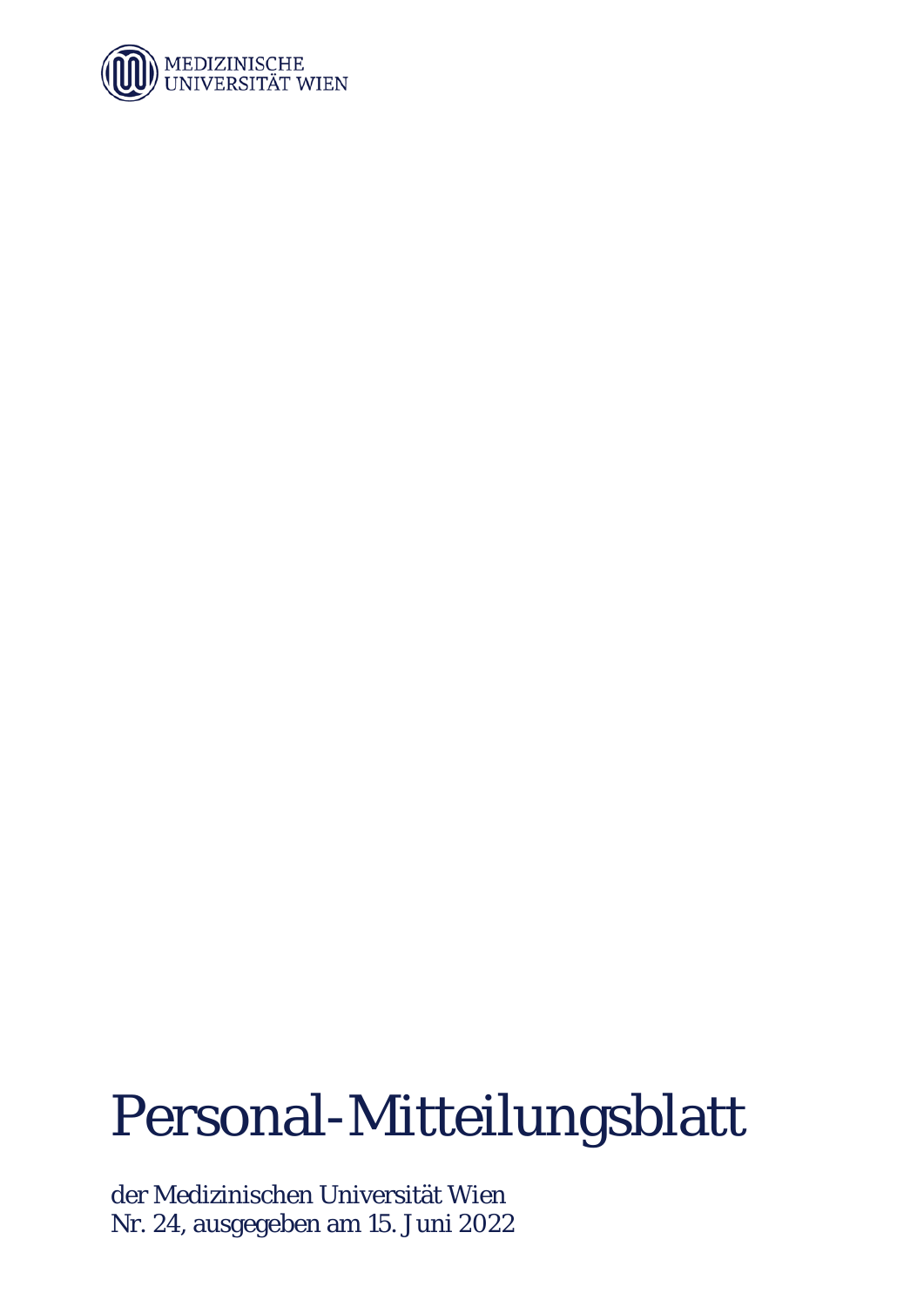

# Inhalt

| 1 Professuren an der MedUni Wien | 3              |
|----------------------------------|----------------|
| 1.1 Professuren                  | 3              |
| 1.2 Professorships               | $\overline{4}$ |
|                                  |                |
| 2 Equal Employment Opportunity   | 6              |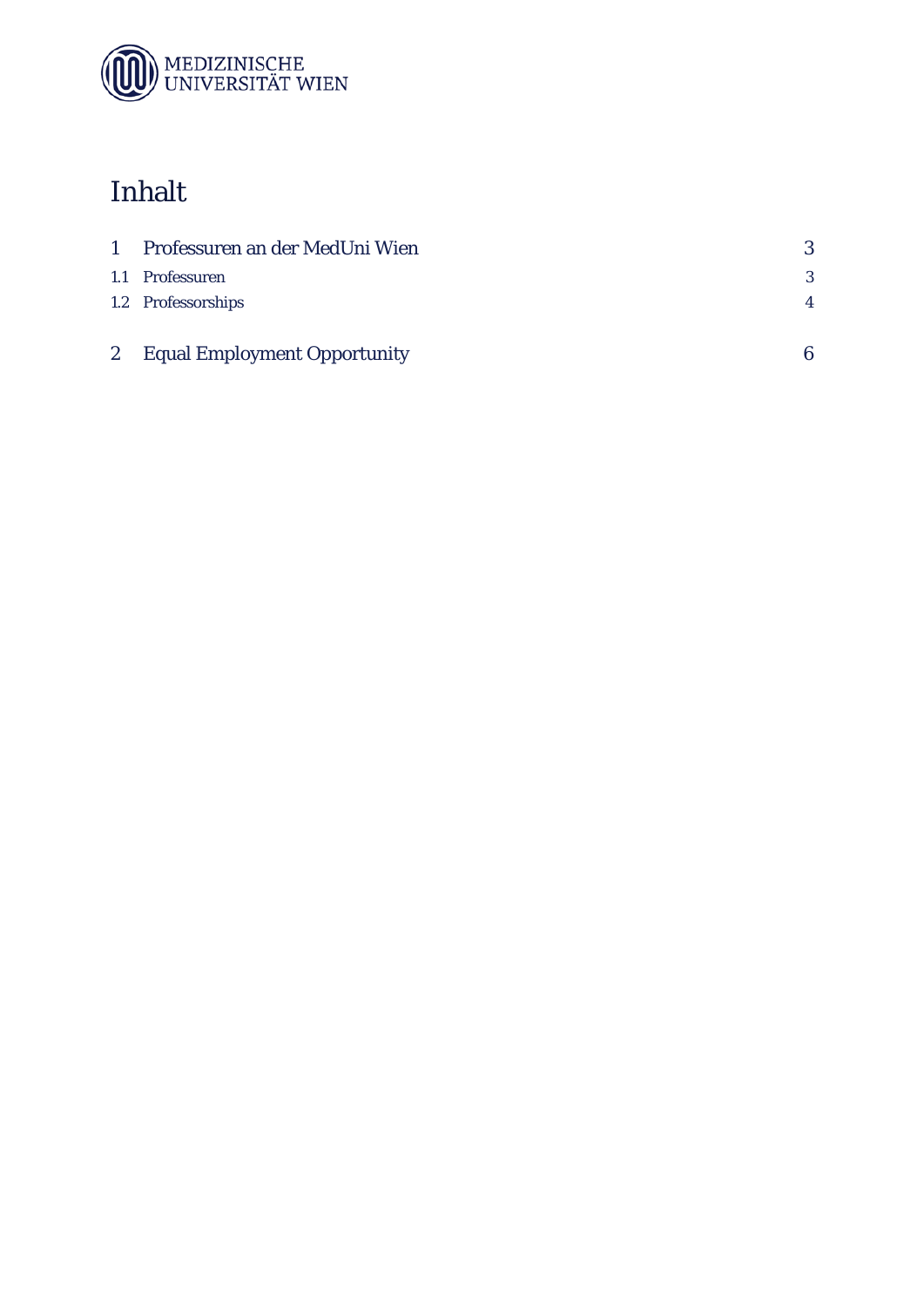# <span id="page-2-0"></span>1 Professuren an der MedUni Wien

### <span id="page-2-1"></span>1.1 Professuren

#### Ausschreibung von zehn § 99 Abs. 4 Professuren an der Medizinischen Universität Wien

Als eine der größten medizinischen Universitäten Europas arbeitet die MedUni Wien stetig daran, herausragende akademische MitarbeiterInnen zu fördern. Gemäß Leistungsvereinbarung mit dem Bundesministerium für Bildung, Wissenschaft und Forschung (A4.3.4) haben fünf Assoziierte ProfessorInnen und fünf Außerordentliche UniversitätsprofessorInnen der MedUni Wien die Möglichkeit, im Wege eines "verkürzten Berufungsverfahrens" gemäß § 99 Abs. 4 Universitätsgesetz 2002 (UG) eine Professur zu erlangen. Die Bestellung erfolgt im Rahmen eines unbefristeten Arbeitsvertrags als UniversitätsprofessorIn.

#### Qualifikationserfordernisse sind:

- 1. Abgeschlossenes Doktorats-/PhD-Studium (bei MedizinerInnen PhD, Dr.scient.med. oder vergleichbarer in- oder ausländischer Abschluss, z.B. ein Abschluss des Doktoratsstudiums der Medizin gem. A201/N201)
- 2. Internationale Arbeitserfahrung und/oder Tätigkeit in internationalen Organisationen bzw. Forschungs- und/oder Lehrinstitutionen
- 3. Eigenverantwortliche Abhaltung von Lehrveranstaltungen inkl. Prüfungstätigkeit
- 4. Nachweis der erfolgreichen Betreuung von DoktorandInnen und DiplomandInnen (belegt durch Publikationen oder Abschlüsse)
- 5. Internationale Anerkennung als ForscherIn auf dem jeweiligen Gebiet und kontinuierlich hohe wissenschaftliche Leistung
- 6. Nachweis der erfolgreichen, kontinuierlichen Einwerbung kompetitiver Drittmittel

Die Verfahrensregelungen und die detaillierten Qualifikationskriterien finden Sie im Mitteilungsblatt der Medizinischen Universität Wien, Studienjahr 2018/2019, 17. Stück, Nr. 20 bzw. Studienjahr 2021/2022 Nr. 27 [\(https://meduniwien.ac.at/MB\\_verkuerztes\\_Berufungsverfahren\\_99\\_4\\_UG\)](https://meduniwien.ac.at/MB_verkuerztes_Berufungsverfahren_99_4_UG).

Von den BewerberInnen wird inter- und multidisziplinäre Forschung im Rahmen der im Entwicklungsplan der Universität beschriebenen Forschungscluster und Zentren, eine aktive Teilnahme an der Lehre, sowie ein Bekenntnis zur Qualitätsorientierung und Bereitschaft zur Weiterentwicklung der persönlichen Managementqualifikationen erwartet.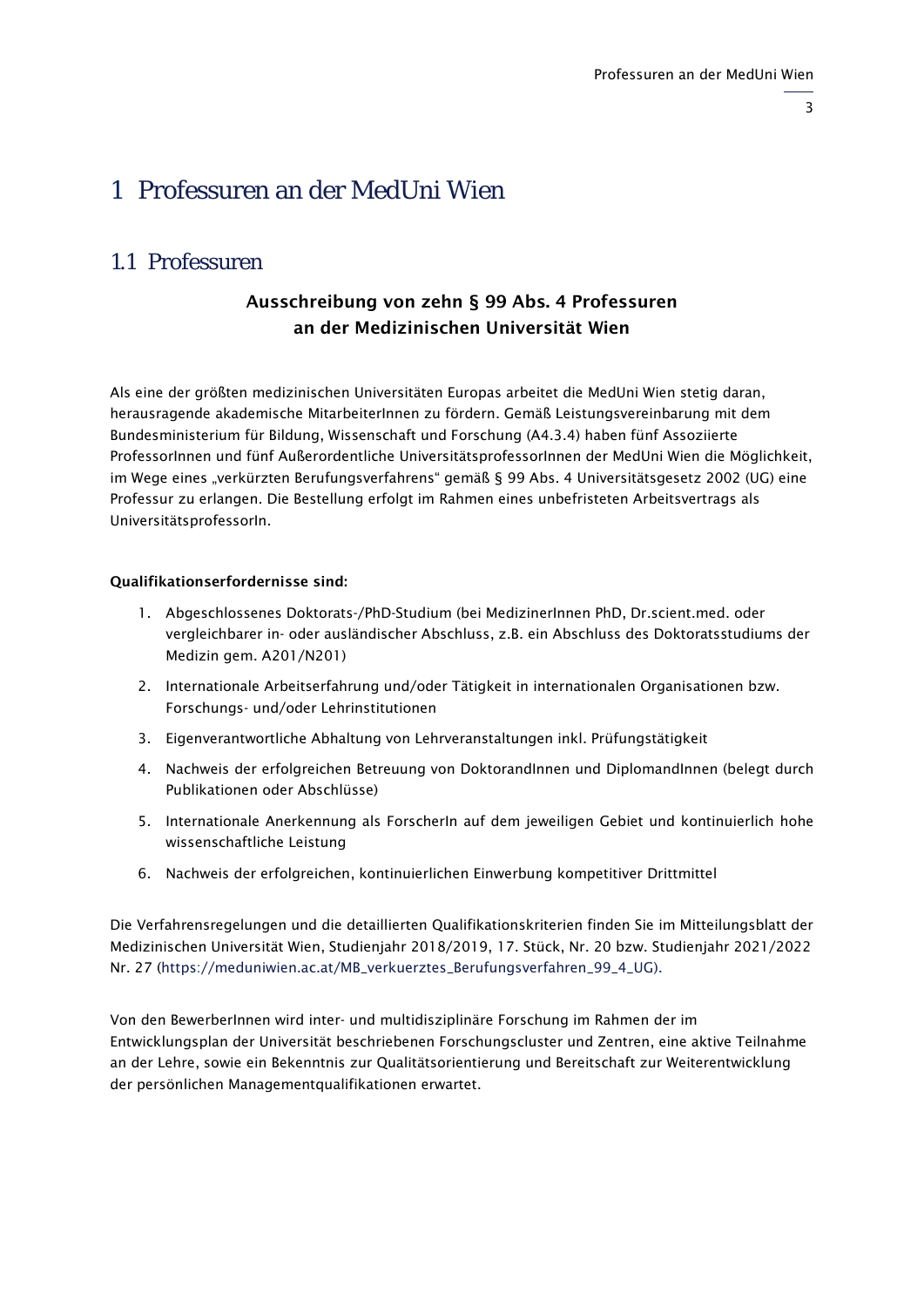4

Schriftliche Bewerbungen sind in englischer Sprache bis spätestens 30. September 2022, an den Rektor der Medizinischen Universität Wien, Spitalgasse 23, 1090 Wien, zu richten [\(faculty-recruiting4@meduniwien.ac.at\)](mailto:faculty-recruiting4@meduniwien.ac.at). Sie sollen beinhalten: *(i)* Lebenslauf, *(ii)* Publikationsverzeichnis, *(iii)* Zusammenfassung der bisherigen Forschungs- und Lehrtätigkeit, *(iv)* die nach Einschätzung der Bewerberin zehn besten Publikationen (in Form wissenschaftlicher Original- oder Übersichtsarbeiten) mit der Möglichkeit zum Download. Die BewerberInnen werden gebeten, die unter [https://www.meduniwien.ac.at/Factsheet\\_Professur\\_99\\_4\\_UG/](https://www.meduniwien.ac.at/Factsheet_Professur_99_4_UG/) im Internet online gestellten Formulare (FactSheet inkl. Beilage) auszufüllen und ihrer Bewerbung beizulegen.

Die Informationen gemäß Datenschutz-Grundverordnung finden Sie unter [https://www.meduniwien.ac.at/Datenschutz\\_Professuren/.](https://www.meduniwien.ac.at/Datenschutz_Professuren/)

> Univ.-Prof. Dr. Markus Müller Rektor

#### <span id="page-3-0"></span>1.2 Professorships

#### Announcement of ten § 99 (4) Professorships at the Medical University of Vienna

The MedUni Vienna, one of largest medical universities in Europe, constantly strives to promote outstanding academic staff. According to the performance agreement with the Federal Ministry of Education, Science and Research (A4.3.4), five Associate Professors and five "Außerordentliche" Professors of the MedUni Vienna have the opportunity to obtain a professorship by the way of an "abbreviated appointment procedure" in accordance with section 99 (4) of the University Act 2002 (UG 2002) to gain a professorship. The appointment is made within the framework of a permanent employment contract as a university professor.

#### Qualification requirements:

- 1. Doctoral/PhD degree (for physicians PhD, Dr.scient.med. or comparable domestic or foreign degree, e.g. a degree in medicine according to A201/N201)
- 2. International work experience and/or activities in international organizations, research and/or teaching institutions
- 3. Independent teaching of courses including examination activities
- 4. Successful supervision of doctoral students and diploma/master students (documented by publications or degrees)
- 5. International recognition as a researcher in the respective field and continuous high scientific performance
- 6. Successful and continuous acquisition of competitive third-party funds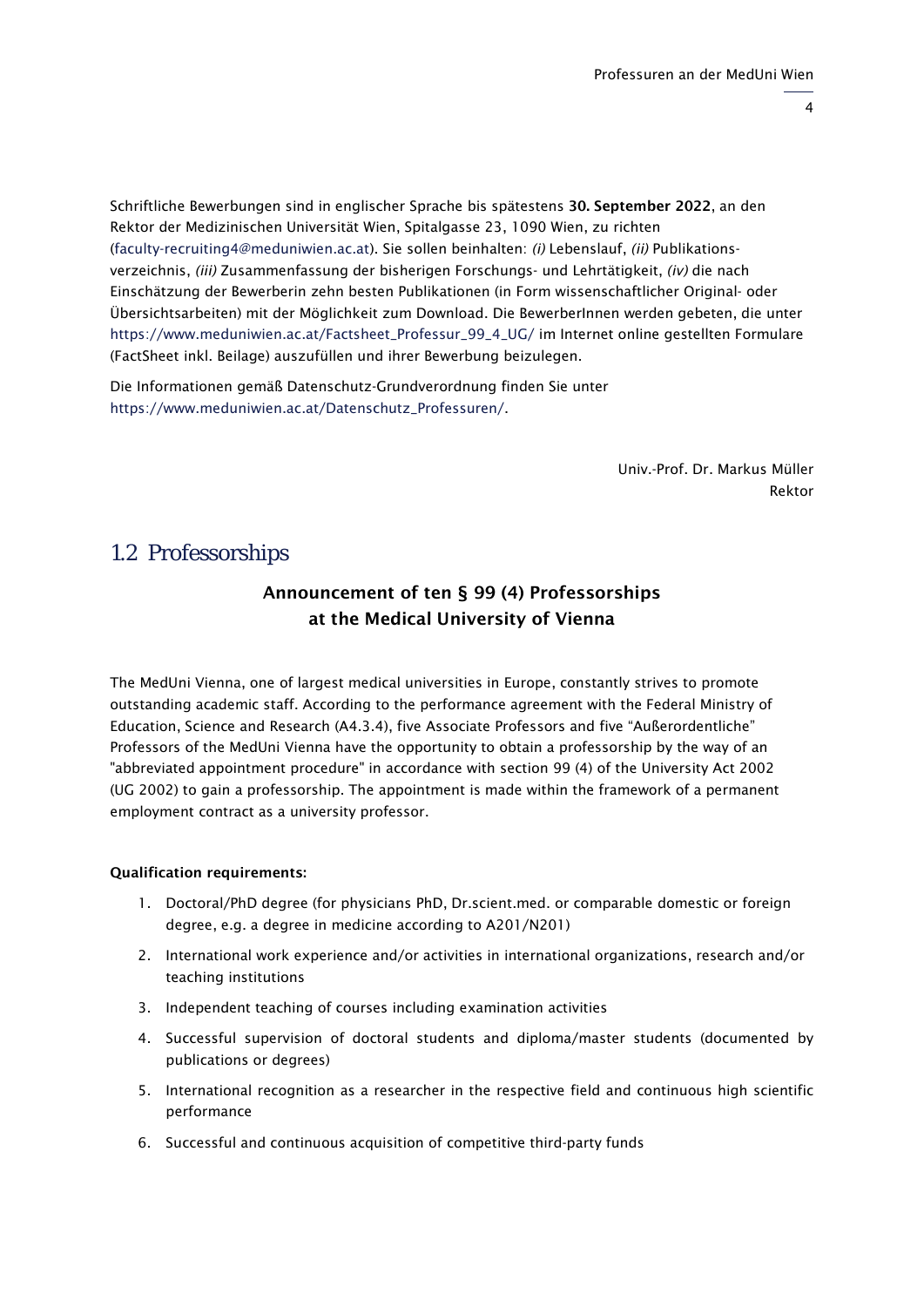5

The procedural regulations and the detailed qualification criteria are published in the Newsletter of the Medical University of Vienna, academic year 2018/2019, 17th volume, No. 20 and 2021/2022 Nr. 27 [\(https://meduniwien.ac.at/MB\\_verkuerztes\\_Berufungsverfahren\\_99\\_4\\_UG\)](https://meduniwien.ac.at/MB_verkuerztes_Berufungsverfahren_99_4_UG).

Applicants are expected to conduct interdisciplinary and multidisciplinary research within the framework of the research clusters and centers described in the University's Development Plan, to actively participate in teaching, and to demonstrate a commitment to quality orientation and a willingness to further develop personal management skills.

Written applications should be submitted in English to the Rector of the Medical University of Vienna, Spitalgasse 23, 1090 Vienna, Austria [\(faculty-recruiting4@meduniwien.ac.at\)](mailto:faculty-recruiting4@meduniwien.ac.at) by September 30<sup>th</sup>, 2022 at the latest. Applications should include *(i)* curriculum vitae, *(ii)* list of publications, *(iii)* summary of previous research and teaching activities, *(iv)* the ten best publications according to the opinion of the applicant (original scientific papers or reviews) with the possibility of downloading.

Applicants are requested to complete the forms (FactSheet and documentation file) posted online and to attach it to their application: [https://www.meduniwien.ac.at/Factsheet\\_Professur\\_99\\_4\\_UG/](https://www.meduniwien.ac.at/Factsheet_Professur_99_4_UG/)

Information in accordance with the General Data Protection Regulation can be found at [https://www.meduniwien.ac.at/Datenschutz\\_Professuren/](https://www.meduniwien.ac.at/Datenschutz_Professuren/)

> Professor Markus Müller, MD Rector